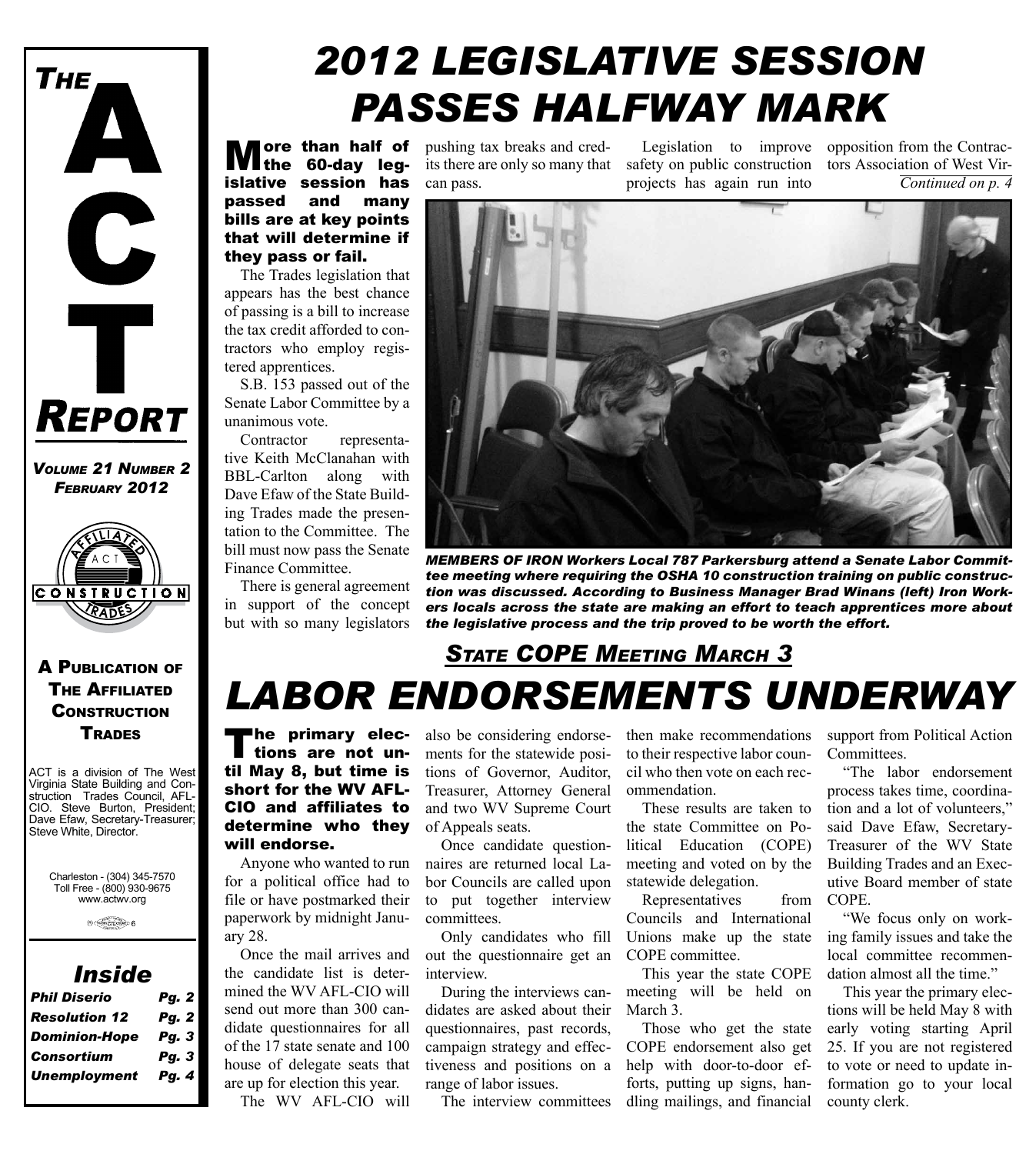# *Diserio Picked for Brooke Delegate*

**Phil Diserio, an<br>I IBEW member** member from Brooke County, was selected by Governor Earl Ray Tomblin to replace out-going House of Delegates Member Tim Ennis in the Second District.

Diserio was among three names sent to the Governor by the local Democratic Executive Committee to fill the vacancy created when Ennis in turn replaced a Brooke County Commissioner who unexpectedly died.

Diserio is a 32 year member of the International Brotherhood of Electrical Workers and President of Local 246 based in Steubenville, OH. In addition to his career as an electrician he completed his apprenticeship, served on the executive board and worked as a membership development coordinator for the Local.

Diserio is also President of the Brooke-Hancock Labor Council and serves on a number of economic development boards in his region.

"I am honored to have been chosen and feel a great responsibility to represent so many folks from my community," said Diserio.

"I plan on keeping my ears open and my mouth shut until I learn the system.

Diserio and his wife of 28 years Sandra have three daughters and two grandchildren.

Redistricting has changed the Second District for the upcoming elections to have only one Delegate, there are currently two. But the other Delegate – Roy Givens – has announced he will not be

seeking reelection so Diserio has a slight advantage going into elections this spring as the only Delegate seeking election.

Diserio joins fellow Building Trades members Dan Poling (D-Wood) a member of the Painters, Dave Walker (D-Clay) and Greg Butcher

(D-Logan) Operating Engineers in the House of Delegates as well as Senator Orphy Klempa (D-Ohio) of the Carpenters.



*Delegate Phil Diserio (D-Brooke) was appointed to the House of Delegates by Governor Earl Ray Tomblin to replace a vacancy. He will run for election this spring.*

## *Text of SENATE RESOLUTION NO. 12*

Encouraging corporations engaged in the Marcellus Shale industry in the State of West Virginia to endorse a set of operating principles to be known as the "Marcellus Principles" in the shale industry.

Whereas, Marcellus Shale is one of the largest sources of natural gas in the world with a significant portion located in the State of West Virginia; and

Whereas, Due to the vast amount of potential energy present in the Marcellus Shale, corporations have come to West Virginia to buy land, purchase leases, drill for gas, build processing facilities and construct pipelines; and

Whereas, Many regions in West Virginia suffer high unemployment rates and, therefore, expanding businesses in the Marcellus Shale industry in these areas has the potential to provide good jobs for those workers who live near job sites; and

Whereas, West Virginia has the skilled workforce necessary to build and maintain a safe and productive natural gas industry; and

Whereas, Workers should be employed from the local area, alcohol and drug-free, well trained and paid a decent wage with benefits; and

Whereas, Every effort should be made to hire veterans through successful programs such as "Helmets to Hardhats": and

Whereas, As stakeholders in West Virginia, we believe the economic development generated by Marcellus Shale in our state should create real improvements for our local communities by raising the standard of living among residents; and

Whereas, We believe communities should have a voice in shaping the projects that depend on their human and natural resources; and

Whereas, Corporations dependent upon our local resources should conduct business in a way that brings good jobs to our communities and protects our environment; therefore, be it

Resolved by the Senate:

That the Senate hereby encourages corporations engaged in the Marcellus Shale industry in the State of West Virginia to endorse a set of operating principles to be known as the "Marcellus Principles"; and, be it

Further Resolved, That the Marcellus Principles to which corporations should commit are: (1) To employ workers from the community to fill all industry jobs, including those in drilling, construction and maintenance; (2) to be responsible stewards of the land where natural gas is extracted, processed and delivered; (3) to maintain open lines of communications with stakeholders in order to ensure the safety and security of communities in which the industry is operating or developing operations; and (4) to respect and apply these principles with integrity and transparency; and, be it

Further Resolved, That corporations in the Marcellus Shale industry should demonstrate their commitment to the Marcellus Principles with a written endorsement, signed and dated, that sets forth the Marcellus Principles and their commitment to it.

(Adopted on 2/10/12.)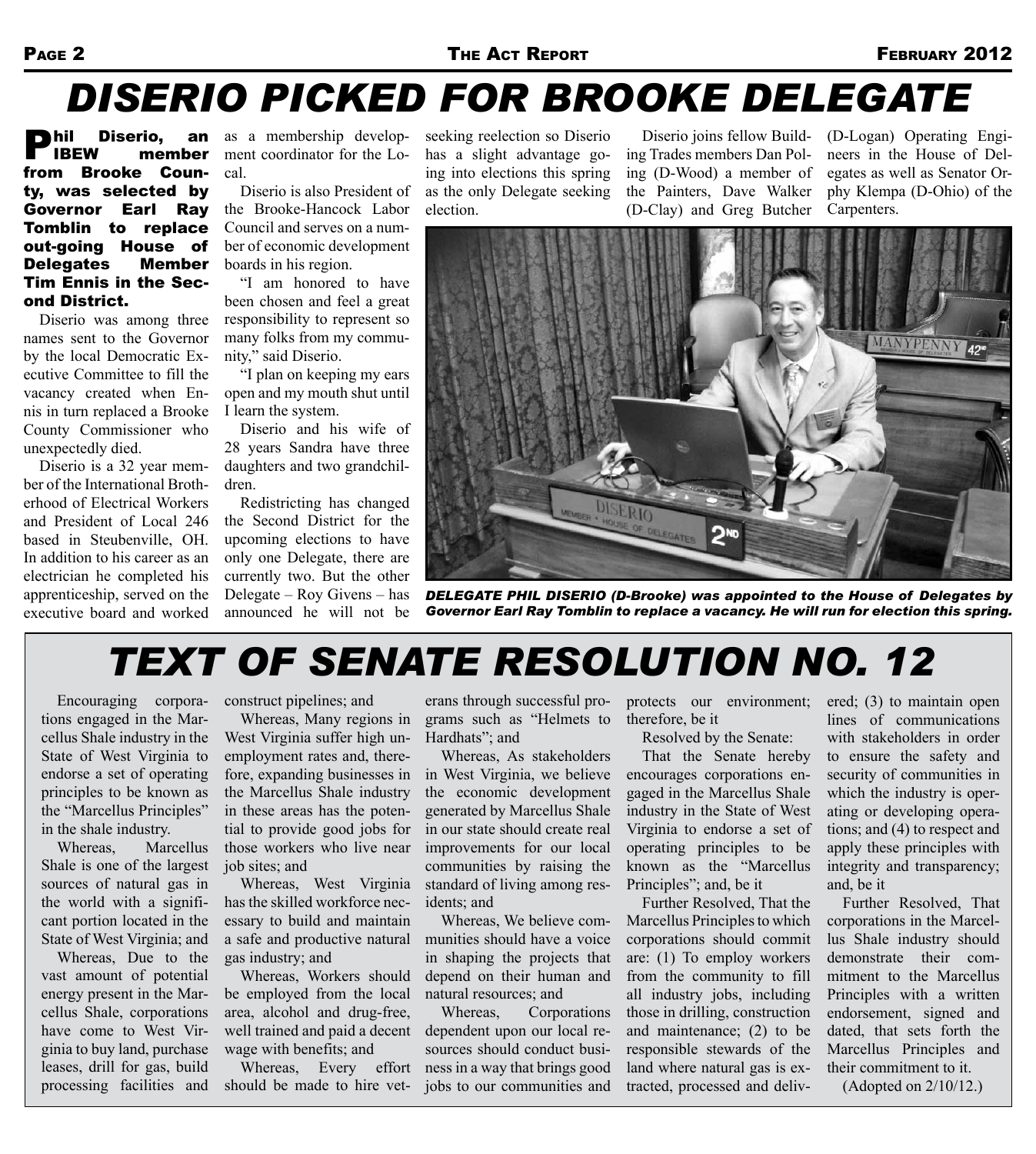### *Bad Decisions by Dominion-Hope Gas May Cost Customers Millions PSC Let's Trades Intervene*

State Building ratepayers to pay extra be-<br>
Strades experts cause of the losses. Trades experts have uncovered that month after month Dominion-Hope has been losing money with risky natural gas deals.

And after months of delay the state Public Service Commission is allowing the State Building Trades to bring this data into the process where

cause of the losses.

The evidence shows Dominion-Hope's use of hedging – fixed price advanced purchases – has cost money for years.

Each month Dominion-Hope purchases part of their natural gas through fixed price contracts and relies on the open market for the rest.

Dominion-Hope is asking fixed price deals have turned But time after time the

out to be costly mistakes – to Building Trades the right to the tune of \$14 million since July of 2006.

Dominion-Hope expected gas prices to rise but instead they have fallen to some of the lowest prices in years.

Now Dominion-Hope is seeking a 34 percent increase in their allowed gas purchasing cost, which is a large portion of the cost customers pay.

The PSC granted the State

intervene in an order dated January 27, some five months after the Trades first asked to get involved.

Dominion-Hope had tried to block the Trades involvement.

Thousands of comments opposing the increased rates have been sent into the PSC.

The PSC also set up public hearings in March in Clarksburg.

Then there will be an evidentiary hearing on March 13-14 before the PSC in Charleston.

The PSC will hold Public Hearings at 1 p.m. and 7 p.m. on Tuesday, March 6th at the Village Square, Grand Ball Room, Rt. 19 South, Clarksburg.

## *Workers Compensation Consortium Holds third Annual Meeting*

A labor-management<br>
effort at improving workers compensation for both workers and businesses reported much success at their annual meeting held January 25.

The group is called the WV Workers Compensation Consortium and is now in its third official year of operation but has been a work in progress since West Virginia privatized workers compensation in 2005.

At the meeting a review of claims and expenses from the first year of operation revealed better than expected results. When the results are finalized this spring the group will then decide on what to do with the surplus left over.

In addition a review of all activities to date show that as a group the contractors and workers outperform the industry averages by far.

The idea is for contractors and workers who are already working together in areas of safety, drug testing, health care and pensions, to also cooperate in the workers compensation area.

The group quickly learned what it had suspected all along; union contractors are safer than their nonunion counterparts but are paying more for workers compensation insurance.

"Higher wages mean higher premiums but not higher risk," said Jim Cerra, Executive Director of two local contractor associations and a founding member of the group.

By banding together the group formed its own insurance system with the help of Union Labor Life Insurance Company, a union oriented insurance company.

Also involved is Round-Stone Management LTD and Wells Fargo Disability Man-

agement.

Representatives from labor, management and each of the insurance partners meet regularly to review accident data, claims numbers and general policy.

making sure contractors pay attention to their safety responsibilities and if there is an accident that workers are treated quickly and fairly.

Key to the program is fast," said Lesly Messina, "We want to make sure injured workers get quality care

ACT Research Director who also plays the role of troubleshooter for the group.

"Getting all the folks talking together is simple but has a big impact on the outcome."

The group has 28 participating contractors.



*Don McCully of RoundStone Management LLC gives a financial report to the annual meeting of the WV Worker Compensation Consortium held in January.*